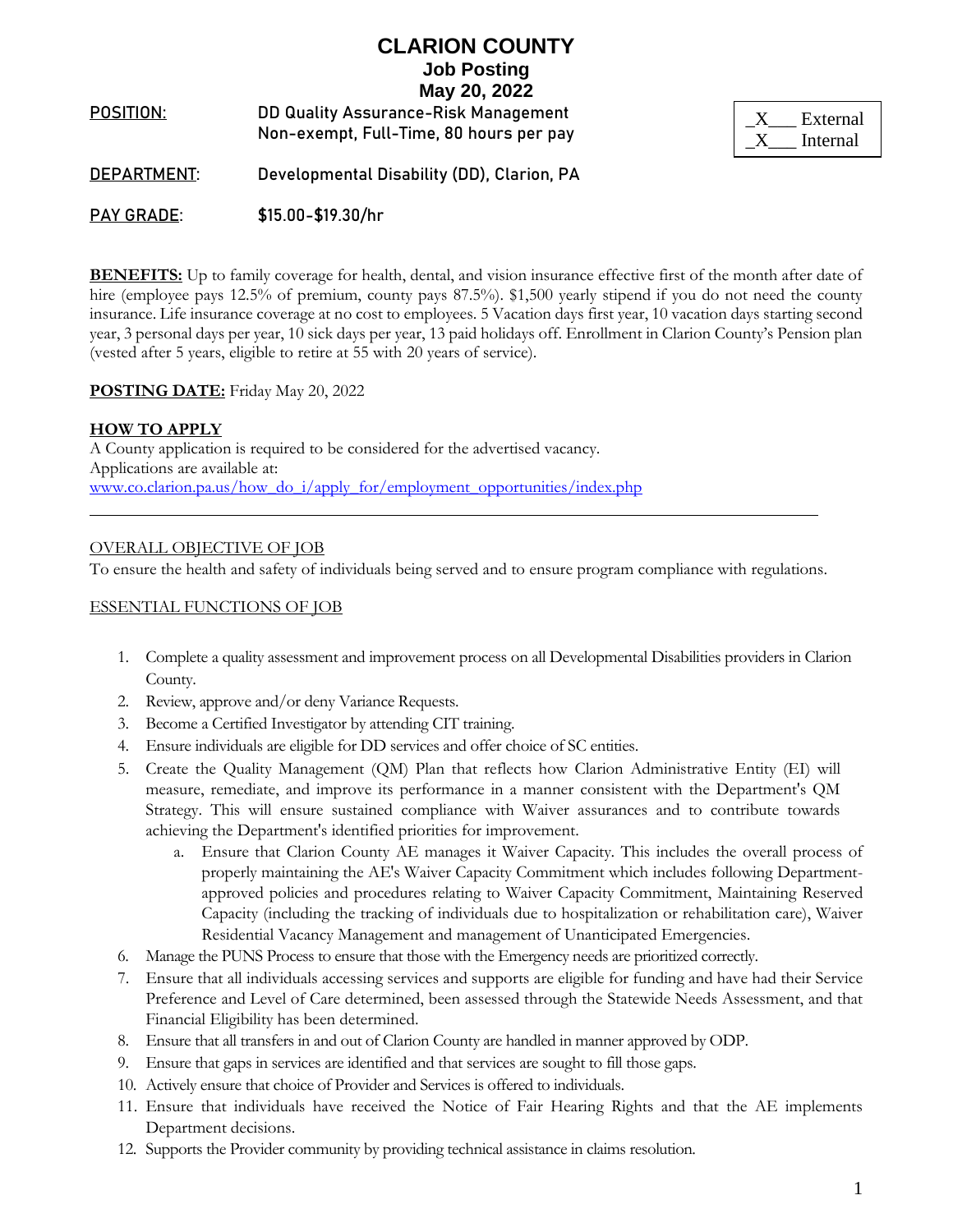- 13. Ensure that all waiver records are maintained, and that access is granted in accordance with Department processes.
- 14. Ensure that Individual Support Plans (ISPs) are reviewed, approved, and authorized for all Waiver/ base services.
- 15. Oversee the implementation of the ISP to ensure services and supports arc being provided to meet the individuals needs and that progress towards outcomes is being documented.
- 16. Incident Management Review and approve/disapprove incident reports within the time frames established by ODP. Finalize Certified Investigations and ensure that recommendations are implemented to ensure client health and safety.
- 17. Oversee the Independent Monitoring for Quality provider and act as liaison when needed between entities to ensure issues are followed up on and the loop has been closed.
- 18. Share information with Provider agencies and facilitate various County meetings such as the ID Provider Meeting or Risk Management Meetings.

## OTHER DUTIES OF THE JOB

- 1. Attends training, and other meetings as required.
- 2. Performs other job-related work as required.

## SUPERVISION EXERCISED

None

## SUPERVISION RECEIVED

Receives instruction and guidance from the Developmental Disabilities Deputy Administrator.

## WORKING CONDITIONS

- 1. Works indoors with adequate workspace, lighting, temperatures, and ventilation.
- 2. Works with average indoor exposure to noise, but subject to frequent disruptions and stress.
- 3. Normal indoor exposure to dust/dirt.
- 4. Works in conditions of potential outbursts or disruptive behavior of clients.
- 5. Travels frequently during all seasons and is exposed to outdoor elements, including snow and icy roadways.
- 6. Works frequently outside the office and is exposed to above average dust/dirt/odors and smoke.
- 7. Periodically works beyond normal work hours.

## PHYSICAL AND MENTAL CONDITIONS

- 1. Must possess the ability to record, convey, and present information, explain procedures, and follow instructions.
- 2. Must be able to sit and/or drive for long periods throughout the workday, with intermittent periods of standing, walking, bending, twisting, and reaching as necessary to carry out essential duties of job.
- 3. Dexterity requirements range from simple to coordinated movements of fingers/hands, feet/legs, torso necessary to carry out duties of job.
- 4. Sedentary work, with occasional lifting/carrying of objects with a maximum weight of ten pounds.
- 5. Must be able to cope with the physical and mental stress of the position.
- 6. Must be able to react quickly physically and mentally in the event of a disturbance or physical outbreak.
- 7. Must be able to pay close attention to details and concentrate on work.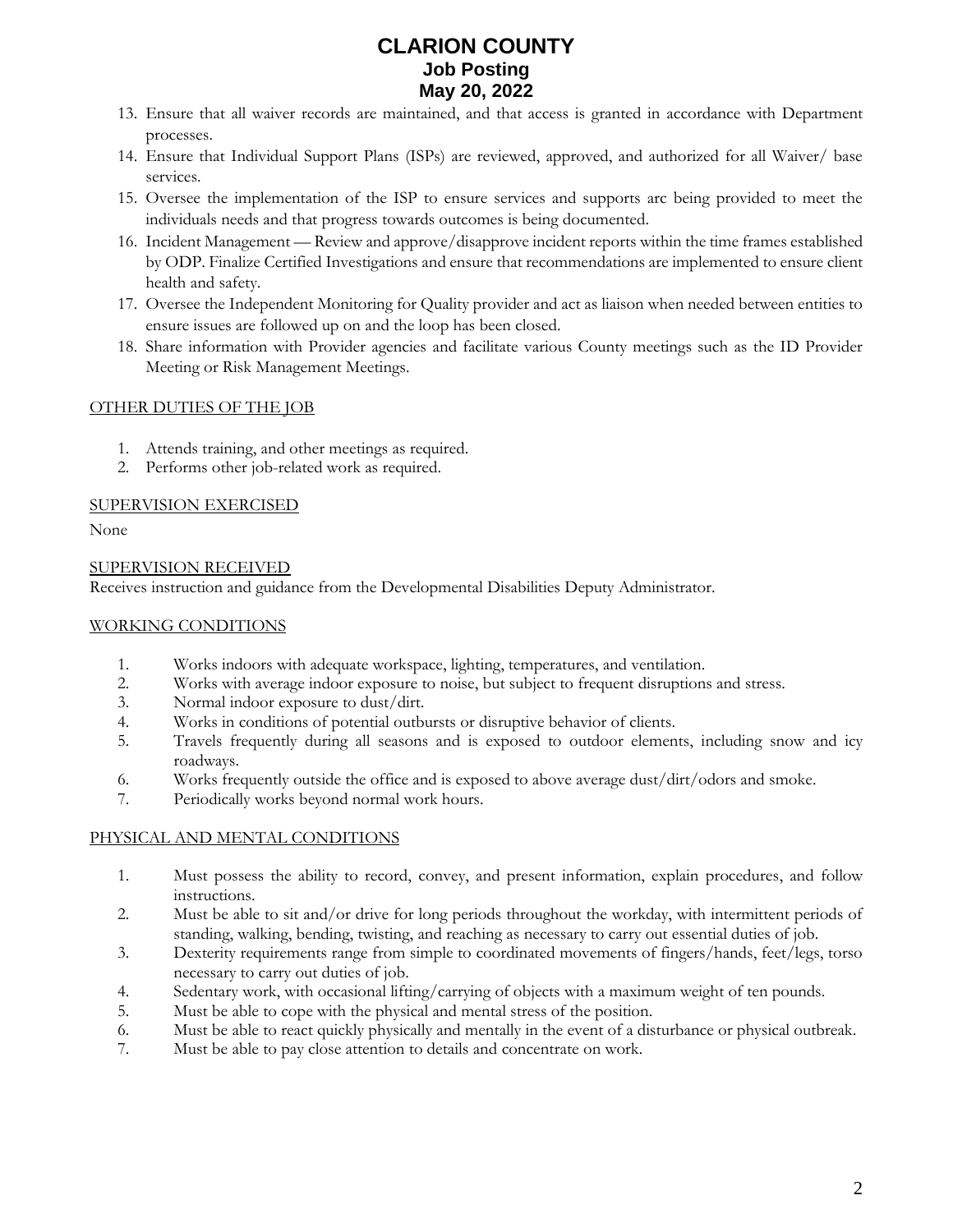## QUALIFICATIONS

Bachelor's Degree in a related social service field. Two years of experience working in the field of Developmental Disabilities.

Necessary Special Requirement: Must possess a Pennsylvania driver's license.

### **CLEARANCES**

- Must work in conjunction with employer to apply for Act 34 PA State Police Criminal History, Act 151 PA Child Abuse and FBI clearances prior to employment. All clearances must reflect acceptable results.
- Must not appear on Preclusion Lists as defined by "Pennsylvania's Medical Assistance Bulletin 99-11- 05 Provider Screening of Employees and Contractors for Exclusion from Participating in Federal Healthcare Programs."
- •

### REQUIRED KNOWLEDGE, SKILLS AND ABILITIES

- 1. Must be able to speak and understand the English language in an understandable manner to carry out essential job duties.
- 2. Must possess considerable knowledge of the principles and practices of performance measurement and quality management.
- 3. Must have considerable knowledge of the principles and methods applied to the collecting, reviewing, analyzing, and interpreting statistical data.
- 4. Must have considerable knowledge of modern office management methods.
- 5. Must be able to plan, organize and direct the work of others.
- 6. Must be able to comprehend program goals, objectives, and operations and to relate them to administrative analysis.
- 7. Must possess knowledge of the current social, economic, and health problems and resources as they relate to the field of developmental disabilities.
- 8. Must possess knowledge of the basic principles and methods involved in working with mentally disabled adults and children.
- 9. Must be able to exercise judgment and discretion in applying and interpreting departmental policies and procedures.
- 10. Must be able to establish and maintain effective working relationships with other administrative officials and the public.
- 11. Must be able to express ideas clearly and concisely both orally and in written form.
- 12. Must possess the ability to maintain confidentiality in regard to client information and records.
- 13. Must have transportation available and a willingness to travel for work-related job duties.

#### **HOW TO APPLY**

A County application is required to be considered for the advertised vacancy. Applications are only accepted for positions in which we are *actively* recruiting. Applications received for positions not being advertised or general/blanket applications will be discarded.